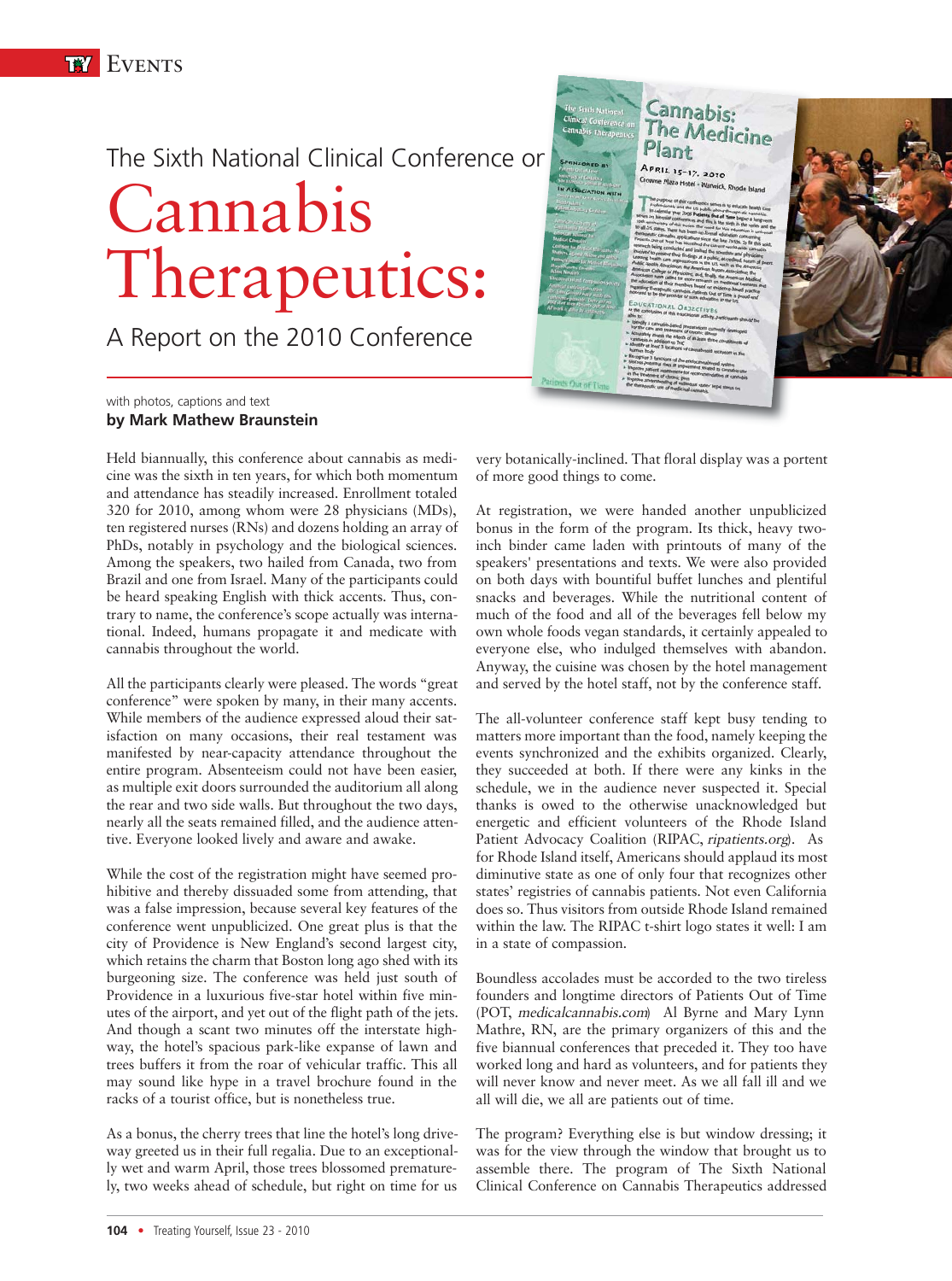



**M. Revak & Company (MR & Co).** A bookseller and authors agency based in Virginia. lexlibris@earthlink.net



**Massachusetts Patient Advocacy Alliance (MPAA).** 

Works for legislation to legalize medicinal marijuana in Massachusetts. <www.MassCompassion.org



#### **Mark A. Ware, MD, MSc, MRCP,**

professor of medicine at McGill University, Montreal, and director of the Canadian Consortium for the Investigation of Cannabinoids (CCIC). His 34 minute presentation at the 2nd Cannabis Therapeutics Conference held in 2002 can be viewed at: http://video.google.com/videoplay?docid=- 1012664348148988581#



**Irv Rosenfeld,** the United States' preeminent poster boy for medicinal marijuana. He is one of only four remaining patients whose cannabis is still provided by the federal government under its now disbanded Investigational New Drug (IND) program. Irv's new book in hand, My Medicine, was published just one day before the conference. Nine minutes of his presentation at the 3rd Cannabis Therapeutics Conference held in 2004 can be viewed at:

http://video.google.com/videoplay?docid= -7910101114200015716#



**Todd Handel, MD.** Professor at the Alpert Medical School of Brown University, Providence, RI

#### **Lyle Craker, PhD**.

Professor of plant sciences at University of Massachusetts, Amherst. Applied to the federal government for a permit to grow marijuana for research, but grew only frustrated with futility. His seven minute summary of his futile efforts can be viewed at: http://www.facebook.com/vi deo/video.php?v=15645960 3015

## **David Bearman, MD.**

Longtime crusader for drug law reform, and director of the American Academy of Cannabinoid Medicine. His 23 minute presentation at the 4th Cannabis Therapeutics Conference held in 2006 can be viewed at: http://video.google.com/vi deoplay?docid=- 1820696077430281885#

#### **Raphael Mechoulam, PhD**,

professor of medicinal chemistry at Hebrew University, Jerusalem. The keynote speaker of the conference, and the only speaker accorded two sessions, In 1964, Mechoulam discovered and isolated THC as the main active constituent of cannabis. Credited as the father of contemporary cannabis research, he continues to investigate the pharmacology of the entire spectrum of cannabinoids. His 50 minute presentation at the 3rd Cannabis Therapeutics Conference held in 2004 can be viewed at: http://video.google.com/videoplay?docid=473656370134638 3014#

## **Robert Melamede, PhD,**

professor of biology at University of Colorado at Colorado Springs. Professor Melamede, an animated orator, inspired a standing ovation from the audience, who affectionately call him Dr. Bob. He will be featured in an interview in the next issue of Treating Yourself. His 41 minute presentation at the 3rd Cannabis Therapeutics Conference held in 2004 can be viewed at: http://video.google.com/vide oplay?docid=41791076604 21413341#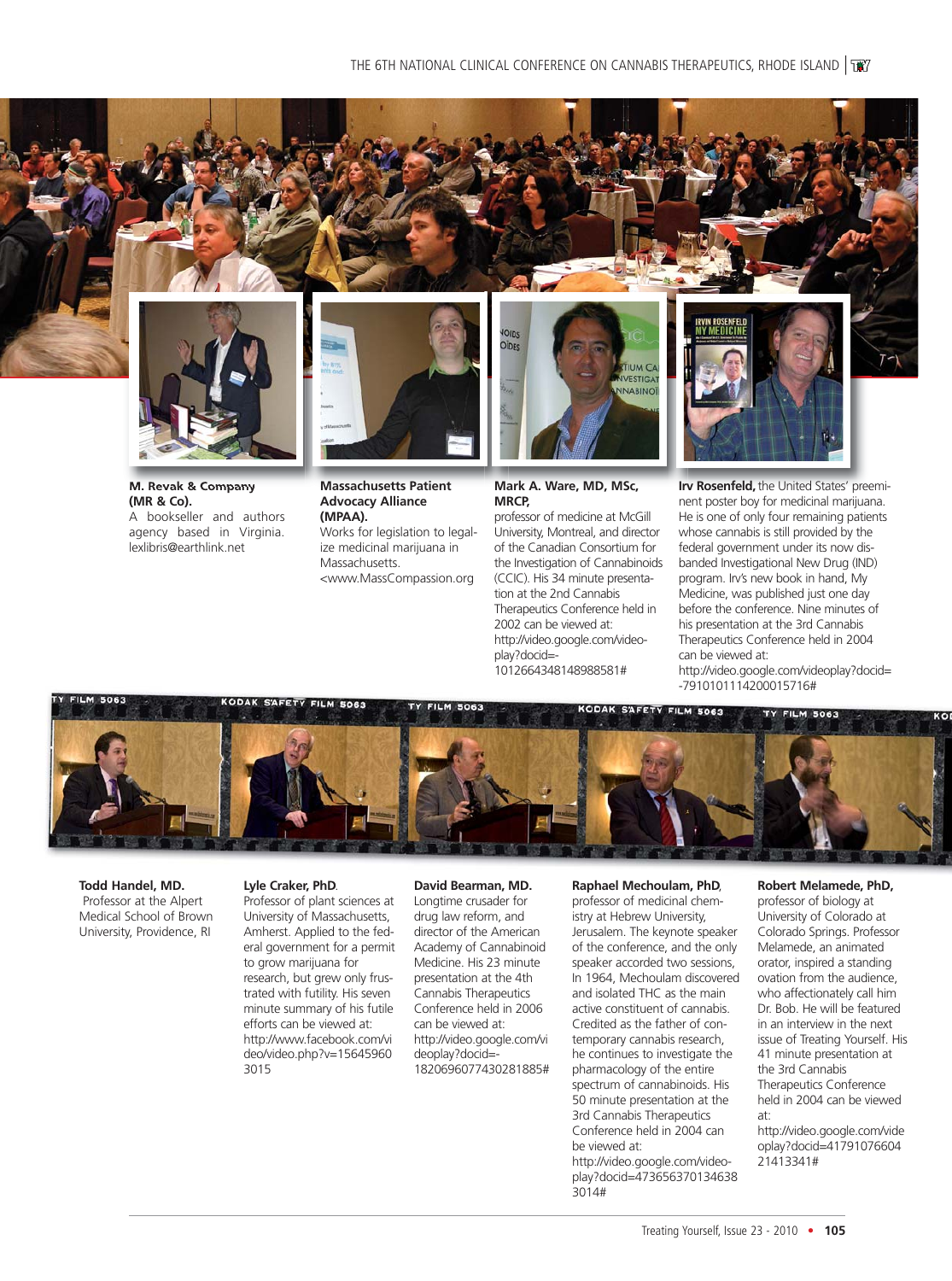

**American for Safe Access (ASA).**

A national organization of medical professionals, patients, and caregivers which advocates for the legalization of medicinal marijuana at both state and federal levels. www.AmericansForSafeAccess.org



**Mothers against Misuse and Abuse (MAMA).**  A health clinic and an advocate for patients in Oregon www.mamas.org



**Berkeley Patients Group (BPG).**  A medical cannabis collective and community center serving the San Francisco Bay Area.

www.BerkeleyPatientsGroup.com



**Law Enforcement Against Prohibition (LEAP).** Former and current law enforcement officers and judges and prosecutors who publicly oppose America's failed War on some Drugs. www.leap.cc

the interests among the broad spectrum of those with advanced scientific and medical degrees, and among us patients too. But heralding cannabis in its title was slightly misleading. Actually, its medicinal constituent cannabinoids, as well as our bodies' own endocannabinoids, are what the conference more specifically discussed. Discussion of the plant itself was mostly tangential.

One speaker deserves special mention. The illustrious Dr. Andrew Weil, MD, is a world-renowned authority on the confluence of alternative with allopathic medicines. It is worth noting that in 1987, early in his medical career, he offered 14 pages of testimony to the U.S. Food and Drug Administration (FDA) to advocate rescheduling cannabis out of Schedule I of the Controlled Substances Act. Yet cannabis still languishes in that lowly perch for drugs deemed to be of no medical value, despite recent calls from even the very conservative American Medical Association (AMA) to reexamine its scheduling. As though returning to his roots, Dr. Weil addressed us via live video broadcast.

The rest of the conference was not virtual nor video, but real. Viewed online, the program provides scant information. Nevertheless, to gain an inkling of its content, go to: **medicalcannabis.com/Clinical-Conferences/2010 upcoming-conference**

As it no longer is upcoming, be advised that the aforementioned URL soon will change, after which you can access it through the index for all past conferences:

## **medicalcannabis.com/Clinical-Conferences/clinicalconferences**

Among the above listings, be sure to scroll to the bottom of the pages for the 2002 and 2004 conference, where are found links to online videos. Soon the videos for the 2006 and 2008 conferences will be posted online also. Meanwhile, to access many of the videos all in one place, though not categorized by year, here's a third useful URL: **youtube.com/cannabistherapeutics** 

(if you find navigation confusing, click on Uploads, and then scroll down the right-hand scroll bar)

Beyond its vital information, the conference generated much inspiration and fostered a deep sense of community. Some readers may need reminding what a dark and lonely place it was in the early 1990s for us who espoused the medicinal virtues of cannabis. For instance, in 1991, when I confided to my doctor my use of cannabis to treat the pains and spasms of spinal cord injury, he shut the door else his staff might overhear us, and despite my pleadings, he refused to enter it into my medical report. "Herbal remedy" is all he would risk inscribing. Since then, when medicinal marijuana won the California referendum in 1996, and thereby turned the tide on our nation's long lost War on some Drugs, every new study adds further concrete evidence that proves us right. And this conference provided the perfect gathering place, both of all the evidence, and of all of us adherents. Though the content was scientific, the mood was festive.

No videos can replicate the conference's energy and excitement. You had to be there. Can't wait two years to attend the next conference? Then don't wait. This summer, a similar conference comes to Toronto with some of the same speakers — for instance, Mary Lynn Mathre, RN, and Professor Robert Melamede, PhD (a.k.a. Doctor Bob). That's the Medical Marijuana & Hemp Expo, sponsored by Treating Yourself, the magazine you right now are reading. For further info, go to **medicalmarijuanahempexpo.com**

## Hope to see you there!

Mark Mathew Braunstein wrote "Getting High & Staying Healthy: How to Reduce the Health Risks of Smoking Marijuana"in Issue 13 of Treating Yourself, and "A Walk on the Wild Side: Paraplegia & Marijuana" in Issue 16 of Treating Yourself. You can download the complete issues from TY's website at treatingyourself.com or his individual articles from Mark Braunstein's website at markbraunstein.org.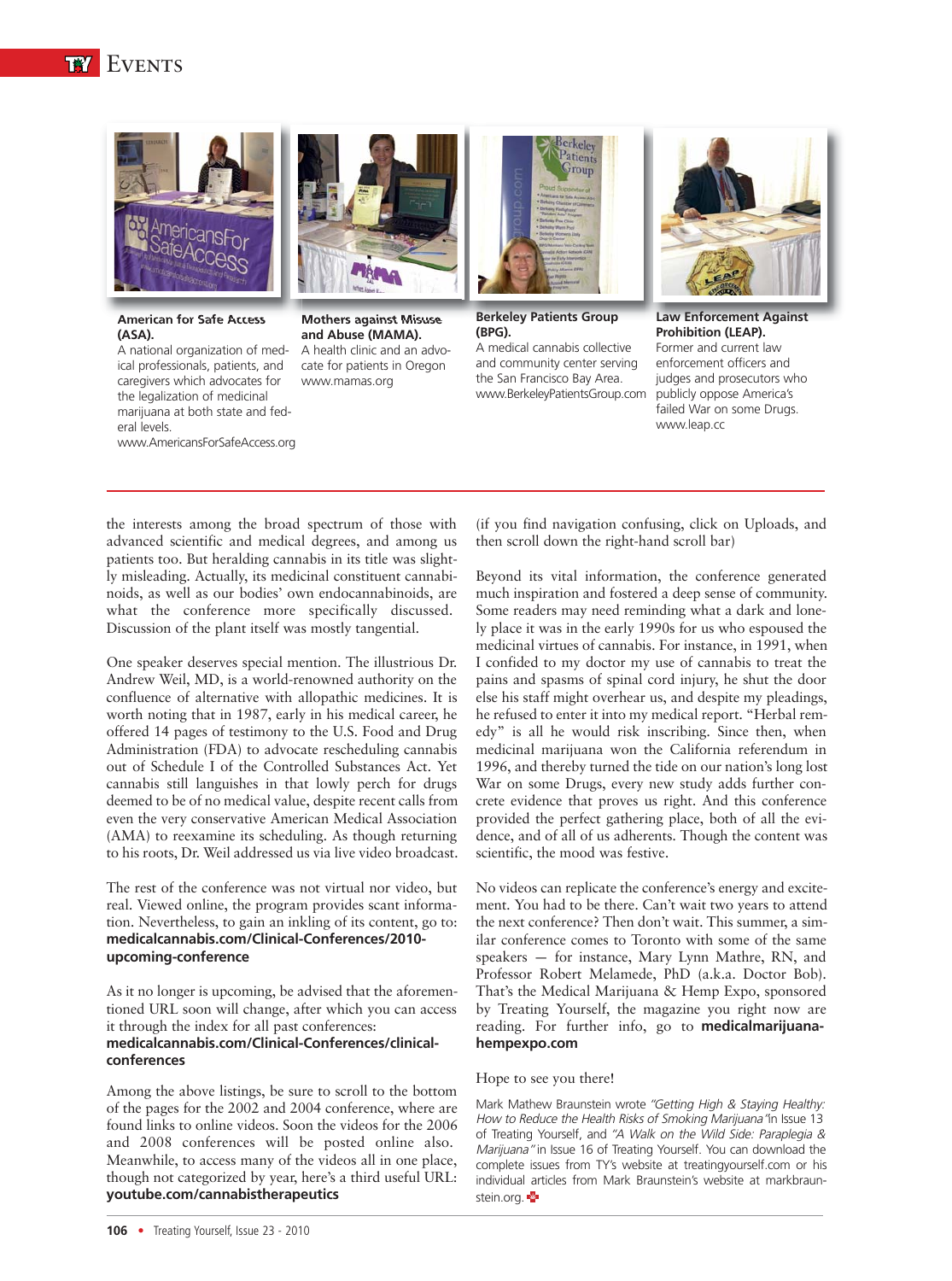

**William Johnson, MD, PhD.** Psychiatrist at Zia Behavioral Health, Santa Fe, and member of the Medical Advisory Committee to the New Mexico Cannabis Program.

**Rhonda O'Donnell**  of Rhode Island, a former nurse now incapacitated by MS, spoke about her use of cannabis to treat muscle spasms.

#### **Ed Glick**

a nurse whose RN license was suspended for recommending cannabis to his patients. His 10 minute presentation at the 4th Cannabis Therapeutics Conference held in 2006 can be viewed at: http://www.youtube.com/can nabistherapeutics#p/u/8/HjuK 2sBXCtk

#### **Jay Rostow**

of Virginia spoke about his body's intolerance of opiates, and his use of cannabis to treat muscle spasms

**Jane Metrik, PhD,**  professor at the Center for Alcohol and Addiction Studies, Brown University, Providence, RI



#### **Donald Abrams, MD.**

Professor of clinical medicine at professor of psychology at the University of California, San Francisco, and chief of hematology and oncology at San Francisco General Hospital. He has long heralded the efficacy of cannabinoid relief from pain. His 29 minute presentation at the 3rd Cannabis Therapeutics Conference held in 2004 can be viewed at: < http://video.google.com/videoplay?docid=88485475648600 37103#

## **Richard Musty, PhD,**  the University of Vermont, Burlington. His 20 minute presentation at the 4th

Cannabis Therapeutics Conference held in 2006 can be viewed at: < http://video.google.com/vide oplay?docid=180103828957 4241807#

#### **Mary Lynn Mathre, RN, MSN, CARN.**

President of Patients Out of Time, the primary sponsor of the conference, and editor of the book Cannabis in Medical Practice. Her 22 minute presentation at the 3rd Cannabis Therapeutics Conference held in 2004 can be viewed at: < http://video.google.com/vide oplay?docid=- 1619499511668140584#

## **Sunil Aggarwal, PhD** and soon to be awarded his MD degree. He contributed

a central role in persuading the American Medical Association (AMA) to issue a call in November 2009 for the federal government to review its drug schedule status of cannabis, a turnaround for the AMA.

#### **Jesse Stout.**

Co-founder and former director of Rhode Island Patient Advocacy Coalition (RIPAC). While director, he had to deflect many questions from patients with the admonition that he was not a lawyer. So to remedy that, he now is attending law school.



# **Steve DeAngelo.**  Center, a dispensary in

Oakland, CA, which the New Middlebury. York Times called "a model." A ten minute tour of Harborside, narrated primarily by Steve, can be viewed at: http://vimeo.com/8585105

**John McPartland, MS, DO.** Director of Harborside Health Professor of medicine at the University of Vermont,

**Bryan Krumm, RN, CNP.** Founder of New Mexicans for Compassionate Use, Albuquerque, NM

**Jose Crippa, MD, PhD.** Professor of neurosciences, Universidade de Sao Paulo, Brazil

#### **Al Byrne.**

The conference Master of Ceremonies, and cofounder of Patients Out of Time, the primary sponsor of the conference. His 17 minute presentation at the 3rd Cannabis Therapeutics Conference held in 2004 can be viewed at: http://video.google.com/vid eoplay?docid=4758802267 905443132#